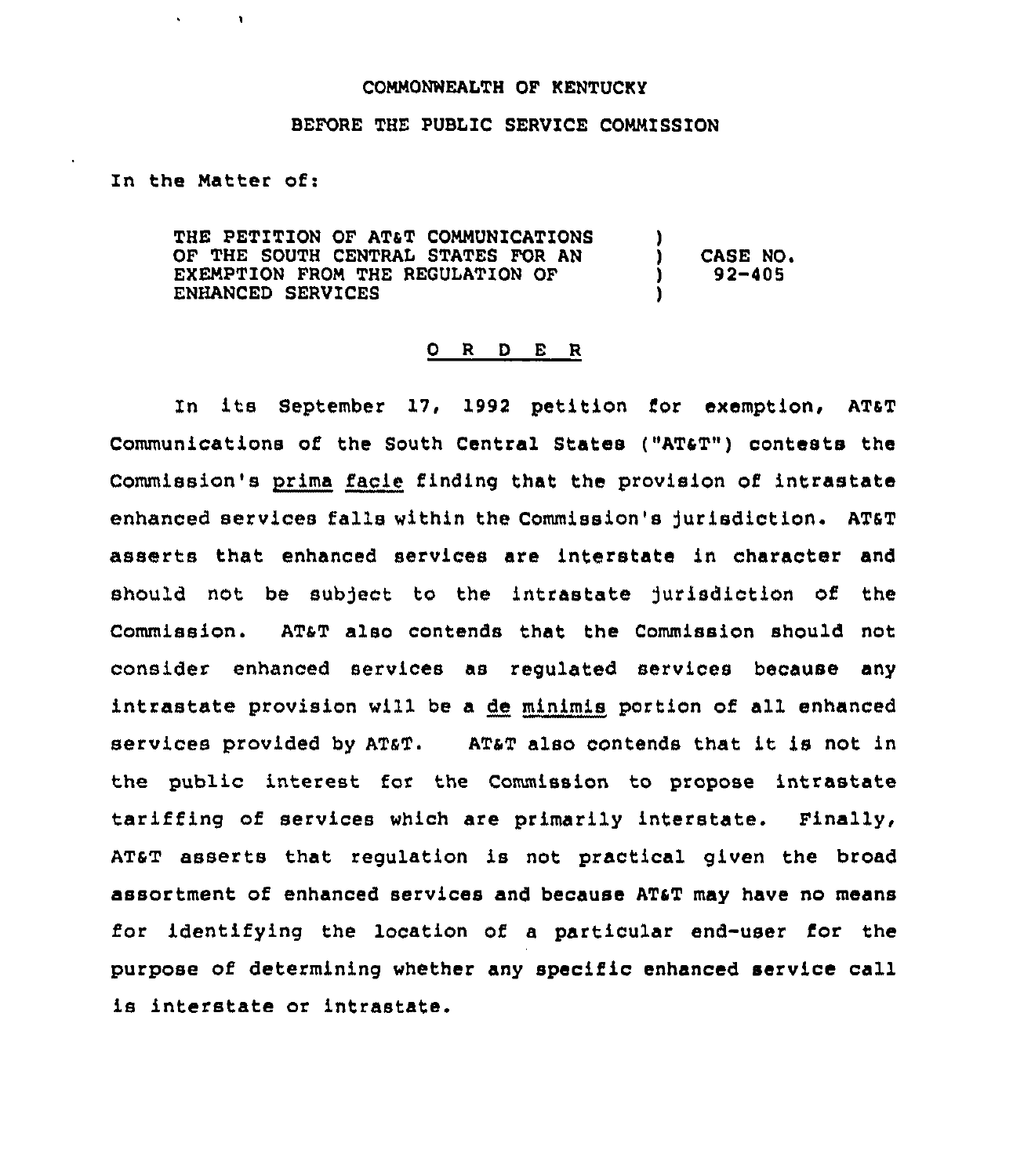#### STATUTORY BASIS FOR COMMISSION JURISDICTION

Before the Commission can determine whether the enhanced services of AT&T or any other utility should be exempted from its )urisdiction, the Commission must first determine that it has jurisdiction over the intrastate provision of enhanced services. The Commission has jurisdiction over utilities, statutorily defined as,

any person except a city, who owns, controls or operates or manages any facility used or to be used for or in connection with the transmission or conveyance over wire, connection with the transmission or conveyance over wire,<br>in air or otherwise, of any message by telephone or telegraph for the public, for compensation.

"Facility" includes

 $\mathbf{A}$  and  $\mathbf{A}$ 

**Contract** 

all property, means and instrumentalities owned,<br>operated, leased, licensed, used, furnished or supplied for, by, or in connection with the business of any utility.

KRS  $278.010(3)(e)$  and  $(9)$  and  $278.040$ . Based on this broad language of the Kentucky statute, the Commission has jurisdiction to regulate any intrastate enhanced service call.

Intrastate calls, subject to the jurisdiction of the Commission, are those which originate and terminate within the Commonwealth of Kentucky. The routing of the call by the telephone utility outside of Kentucky, or the storage of information by the utility outside of Kentucky, does not transform the call from an intrastate call into an interstate call.

# CALIFORNIA V. FCC: NINTH CIRCUIT'S REVERSAL

The Federal Communications Commission ("FCC") preempted state regulation of enhanced services through its Computer Incuirv III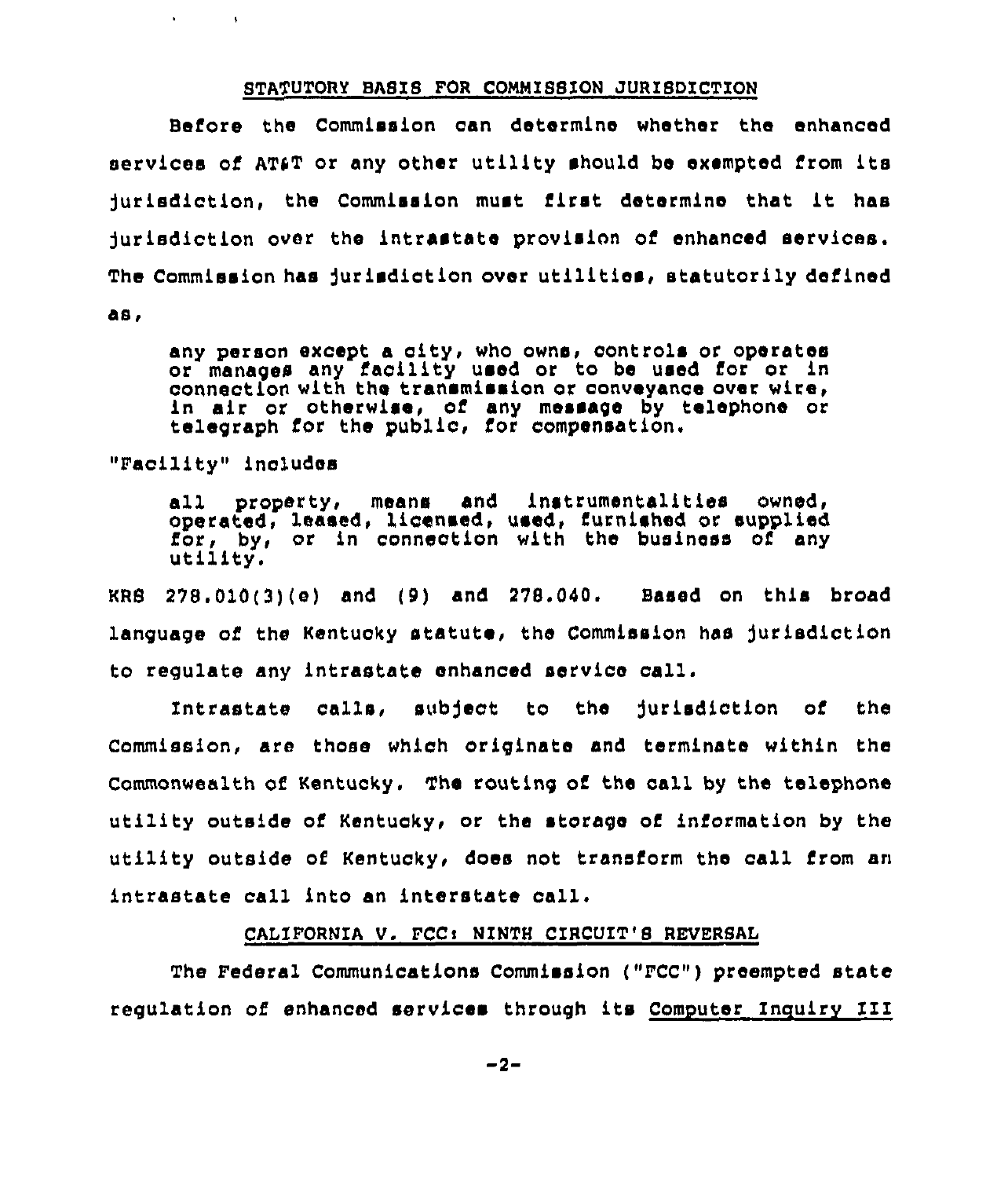proceeding (amendment of Sections 64.702 of the Commission Rules and Regulations, CC Docket No. 85-229). However, the Ninth Circuit, in People of the State of Cal. v. F.C.C., 905 F.2d 1217 (1990). reversed the FCC's decision and remanded the proceeding back to the FCC. The Ninth Circuit traces the history of structural separations found in the Second Computer Inquiry proceedings, 77 F.C.C. 2d 384 (F.C.C., 1980), which were "designed to protect the integrity of two distinct markets - the unrequlated market for enhanced services and the requlated market for basic telephone service," 905 F.2d at 1228. The Court then states that the FCC "reversed course and announced its intention to relieve the BOCs [Beii Operating Companies) of the separation requirements." Id. The FCC concluded that the cost of separation exceeded the public benefits and "proposed to replace the requirement with accounting and other nonstructural regulations." Id. at 1229.

 $\ddot{\phantom{a}}$ 

 $\sim 10$ 

The regulatory goals resulting from structural separation could be achieved, according to the FCC, by two non-structural safeguards. First, the FCC would develop cost allocation methods to minimize the BOCs' ability to shift costs from their unregulated to regulated activities. Second, the FCC adopted regulations specifically designed to prevent the BOCs from exercising their market power and providing network access to discriminate against competing providers of enhanced services. This antidiscrimination regulation had three prongsi (a) an open network policy requiring BOCs to make the network as accessible to competitors as to the BOCs; (b) requiring BOCs to notify competitors of changes in the

 $-3-$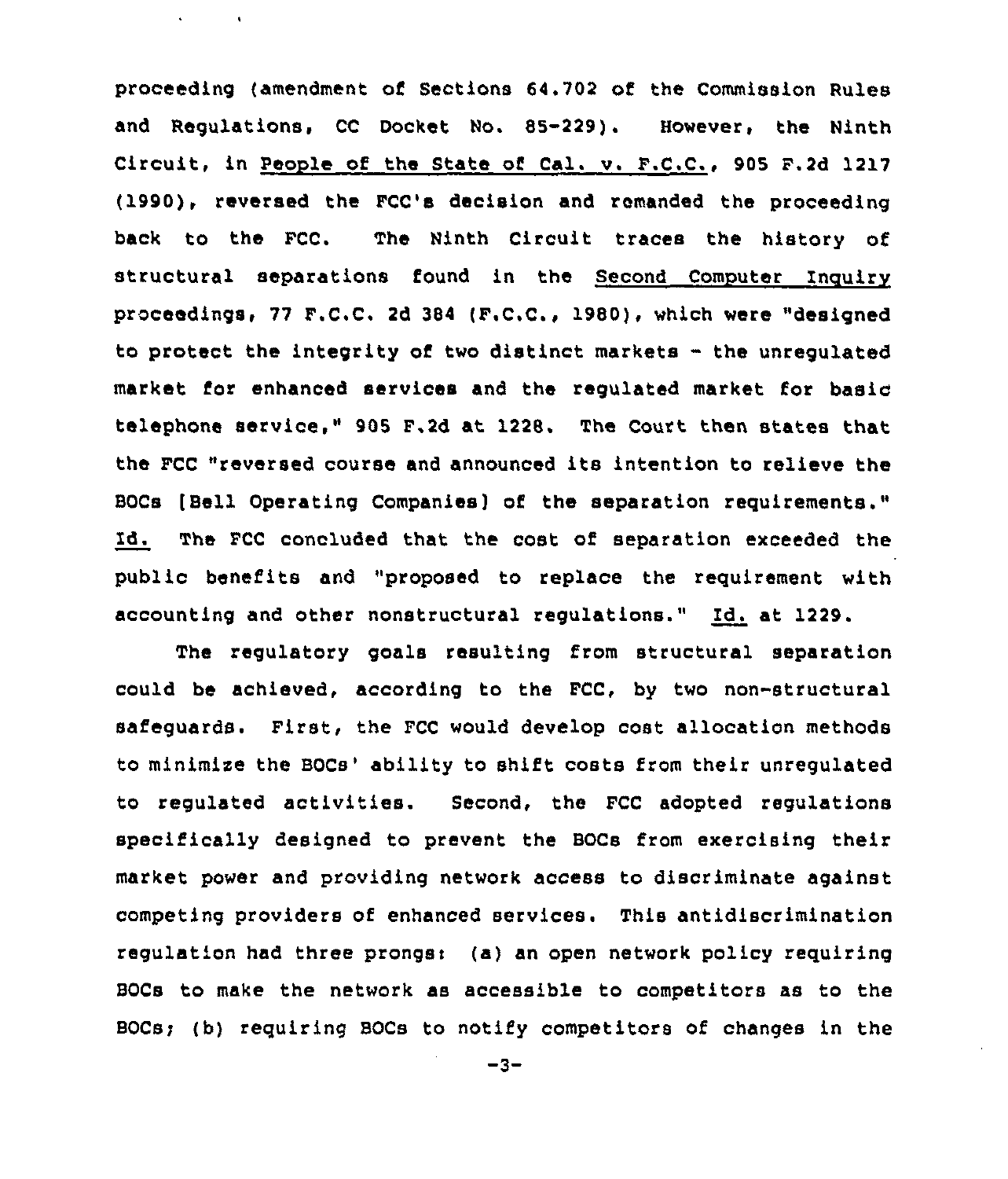network that may affect their provision of enhanced services) and (c) reguiring BOCs to provide competitors with information about customer use of the telephone network. Id.

 $\mathbf{q} = \mathbf{q} \times \mathbf{q}$  ,  $\mathbf{q} = \mathbf{q} \times \mathbf{q}$ 

The Ninth Circuit held that it was arbitrary and capricious for the FCC to "abandon structural separation and rely on cost accounting regulations to provide regulatory protection for ratepayers and competitors against the harmful affects of crosssubsidisation." Id. at 1238.

In addition to separation requirements, Computer Inquiry III preempted nearly all state regulation of the sale of enhanced services by communications common carriers,

The FCC orders had precluded state regulators from three areasi (1) tariffing of enhanced services sold by communications carriers; (2) requiring communications carriers to maintain structural separation from their basic and enhanced service operations; and  $(3)$  requiring nonstructural safeguards that are inconsistent or more stringent than the FCC's nonstructural safeguards. In the Ninth Circuit case, the State of California asserted that the FCC preemption orders violated  $$2(b)(1)$  of the Communications Act which denies FCC jurisdiction with respect to charges, classifications, practices, services, facilities, or regulations for or in connection with intrastate communication service by wire or radio of any carrier. 47 U.S.C. 5152(b)(1). Id. at 1239. (Emphasis added.)

()uoting Louisiana Public Service Commission v. FCC 476 U.S. 355 at 370, the Ninth Circuit stated that the sphere of state

 $-4-$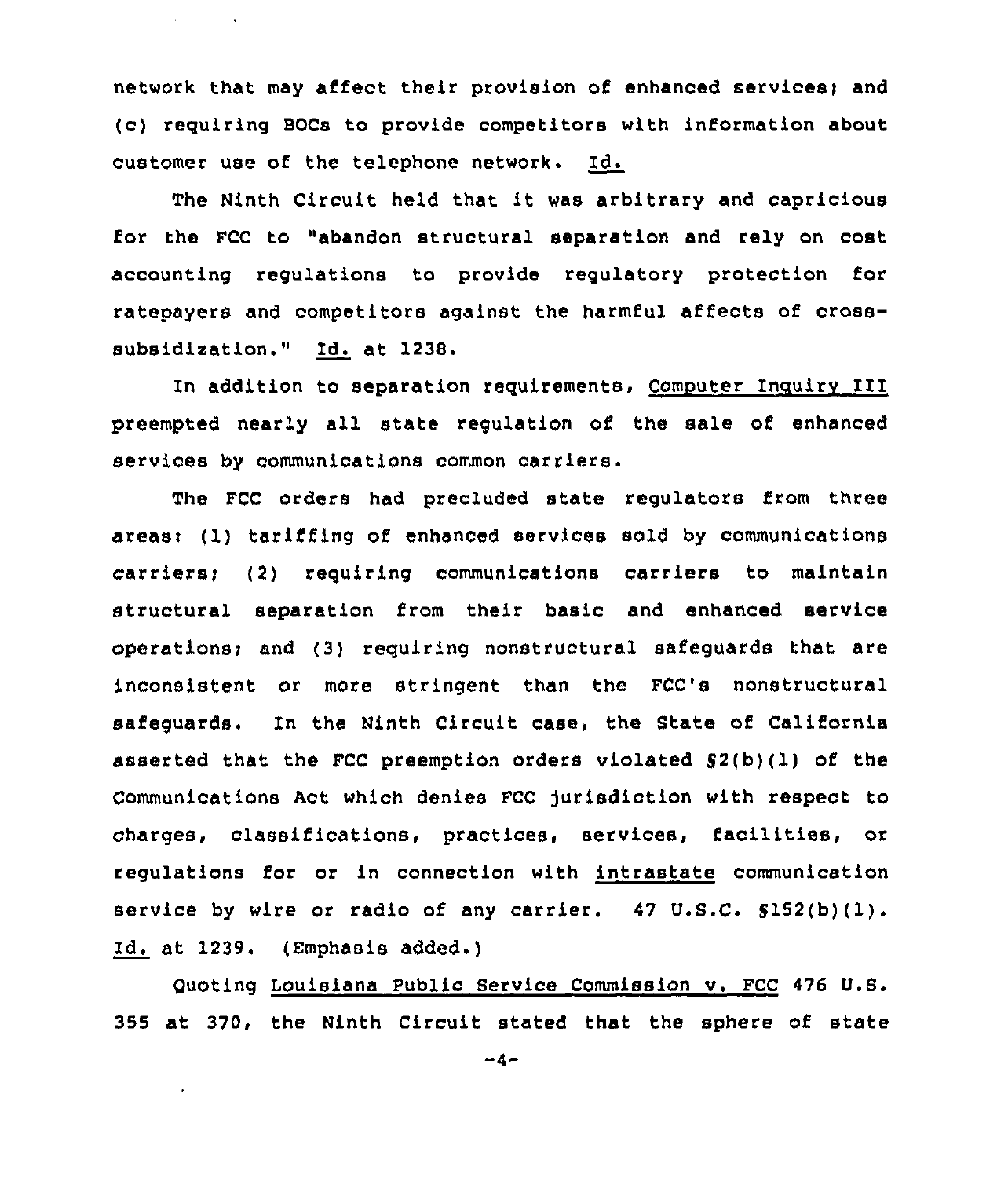authority which the Communications Act "fences off from FCC reach or regulation" includes at a minimum services that are delivered by a telephone carrier in connection with its intrastate common carrier telephone services. According to the Ninth Circuit, "as long as enhanced services are provided by communications carriers over the intrastate telephone network, the broad 'in 'connection with' language of  $S(2(b)(1)$  placed them squarely within the regulatory domain of the state." 905 F.2d at 1240. The Ninth Circuit, thus, rejected any distinction between basic and enhanced services when establishing Jurisdiction. Accordingly, S2{b)(1) of the Communications Act fences off from FCC reach or regulation intrastate communications applicable to enhanced services as well as basic services.

 $\mathbf{v} = \mathbf{v} \times \mathbf{v}$  ,  $\mathbf{v} = \mathbf{v} \times \mathbf{v}$ 

Next, the Ninth Circuit addressed the "impossibility" exception to the S2(b)(1) restrictions on the FCC's preemption authority. The FCC had argued that its preemption of state-imposed structural separation requirements and some state-imposed nonstructural safeguards was valid because such state regulations could not feasibly coexist with the Computer Inquiry III scheme. Id. at 1242. The Ninth Circuit recognised the impossibility exception to S2(b)(1) but, quoting NARUC v. P.C.C., 880 F.2d 422, 429, stated that this exception was a "limited one" and that "the FCC bears the burden of justifying its entire preemption order by demonstrating that the order is narrowly tailored to preempt only such state regulation as would negate valid FCC regulatory goals." 905 F.2d at 1243.

 $-5-$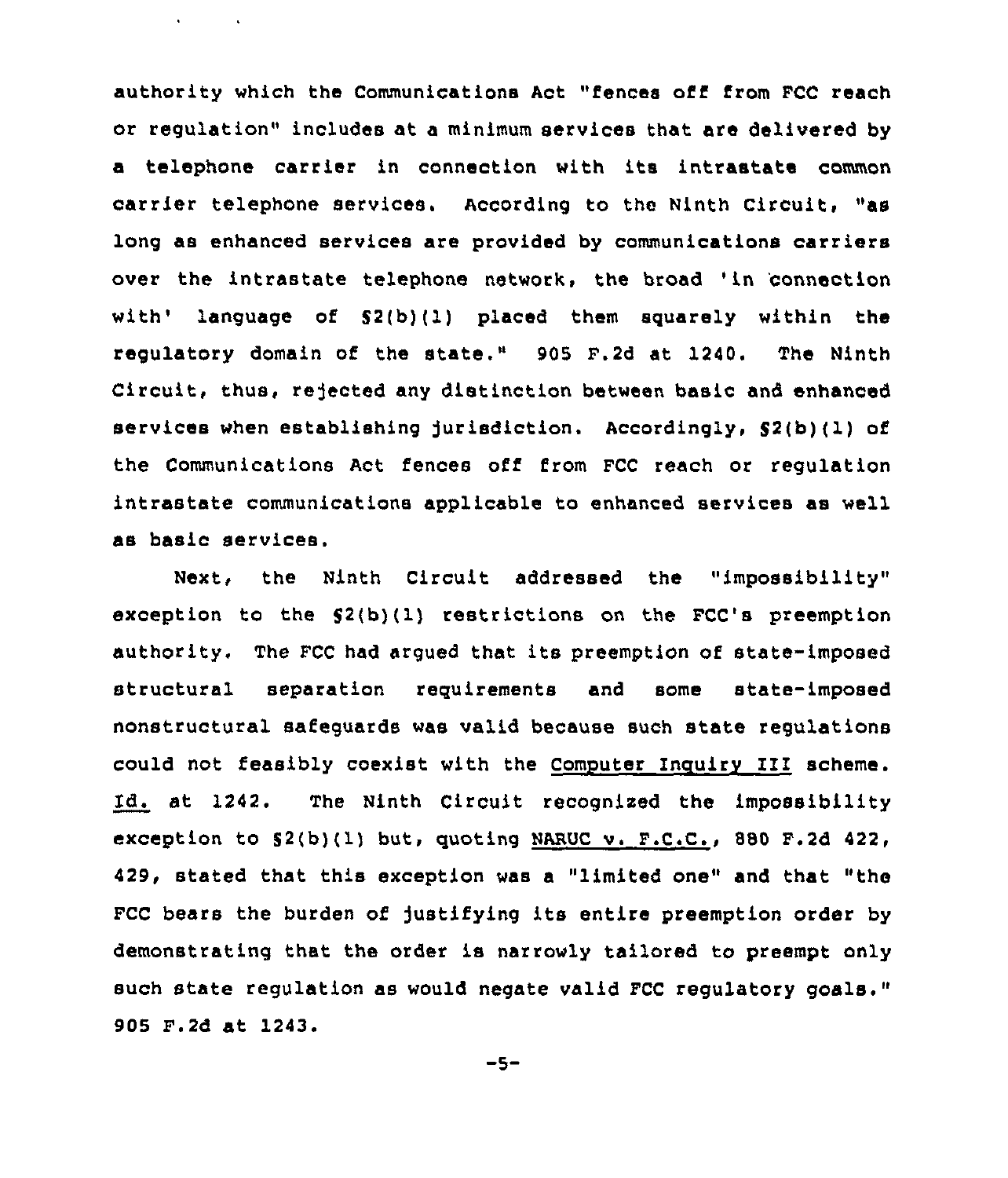The Ninth Circuit reversed the FCC's preemption of state structural separation requirements (not an issue here in Kentucky) because the FCC neglected to address "the possibility that enhanced services may be offered on <sup>a</sup> purely intrastate basis." Id. at 1244.

 $\mathbf{v} = \mathbf{v} \times \mathbf{v}$  .  $\mathbf{v} = \mathbf{v}$ 

Concerning the FCC preemption of state nonstructural safeguards, the Ninth Circuit held that the record failed to support the FCC's preemption of (1) all state nonstructural safeguards applicable to AT&T and the BOCs which are inconsistent with the nonstructural aafeguards imposed on ATaT and the BOCs by the FCC> and (2) all state nonstructural safeguards applicable to the independent communications carriers that are more stringent than those imposed by the FCC on AT&T and the BOCs. Id. The Ninth Circuit held that "an argument that state regulation will negate valid federal purposes in 'many' cases does not suffice to justify preemption of all state regulations in an area. The impossibility exception to  $$2(b)(1)$  is a narrow one that may be invoked only when state and federal regulation cannot feasibly coexist." Id.

In conclusion, the Ninth Circuit held that the FCC failed to carry its burden of showing that its preemption orders are necessary to avoid frustrating its regulatory goals and therefore vacated the Computer Inquiry III orders and remanded to the FCC for further proceedings consistent with this opinion. Id. at 1246.

 $-6-$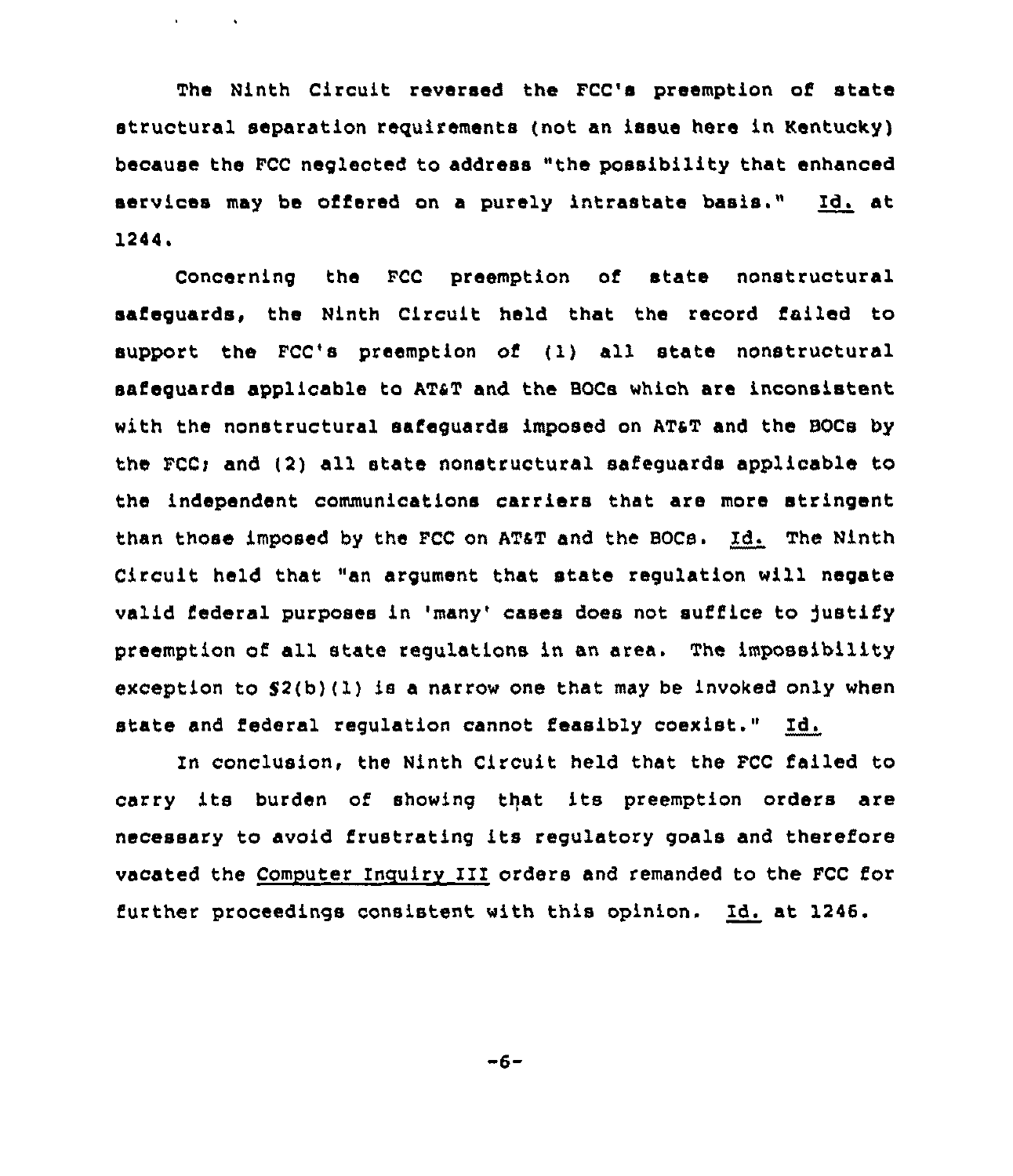# COMPUTER INQUIRY III REMAND PROCEEDINGS

 $\sim 100$  km  $^{-1}$ 

Next, we turn to consideration of the FCC's Computer Inquiry III Remand Proceedings: Bell Operating Company Safeguards and Tier I Local Exchange Company Safeguards, CC Docket No. 90-623 released December 20, 1991 ("Remand Proceedings"). The FCC on remand declined to preempt all the state regulation preempted in Computer Inquiry IZI but did preempt certain forms of state regulation that would thwart or impede federal objectives. Remand Proceedings at paragraph 1.

The Ninth Circuit concluded that the FCC could have Justified its preemption decision on the grounds that the national interest in allowing the BOCs to compete more efficiently in the enhanced services industry )ustified reduced regulatory protection against cross-subsidization. Lacking this finding, the Ninth Circuit held that the FCC acted arbitrarily in removing structural separation safeguards and preempting state regulation of enhanced services. Zd. at paragraph 4.

In response to the Ninth Circuit, the FCC adopted a strengthened set of cost accounting safeguards which in its opinion constitute an effective alternative to structural separation to protect against cross-subsidization. Also, the FCC adopted various safeguards against discrimination including network disclosure rules, nondiscrimination reporting requirements, and revised Customer Proprietary Network Information ("CPNI") rules. Id. at paragraph 10.

 $-7-$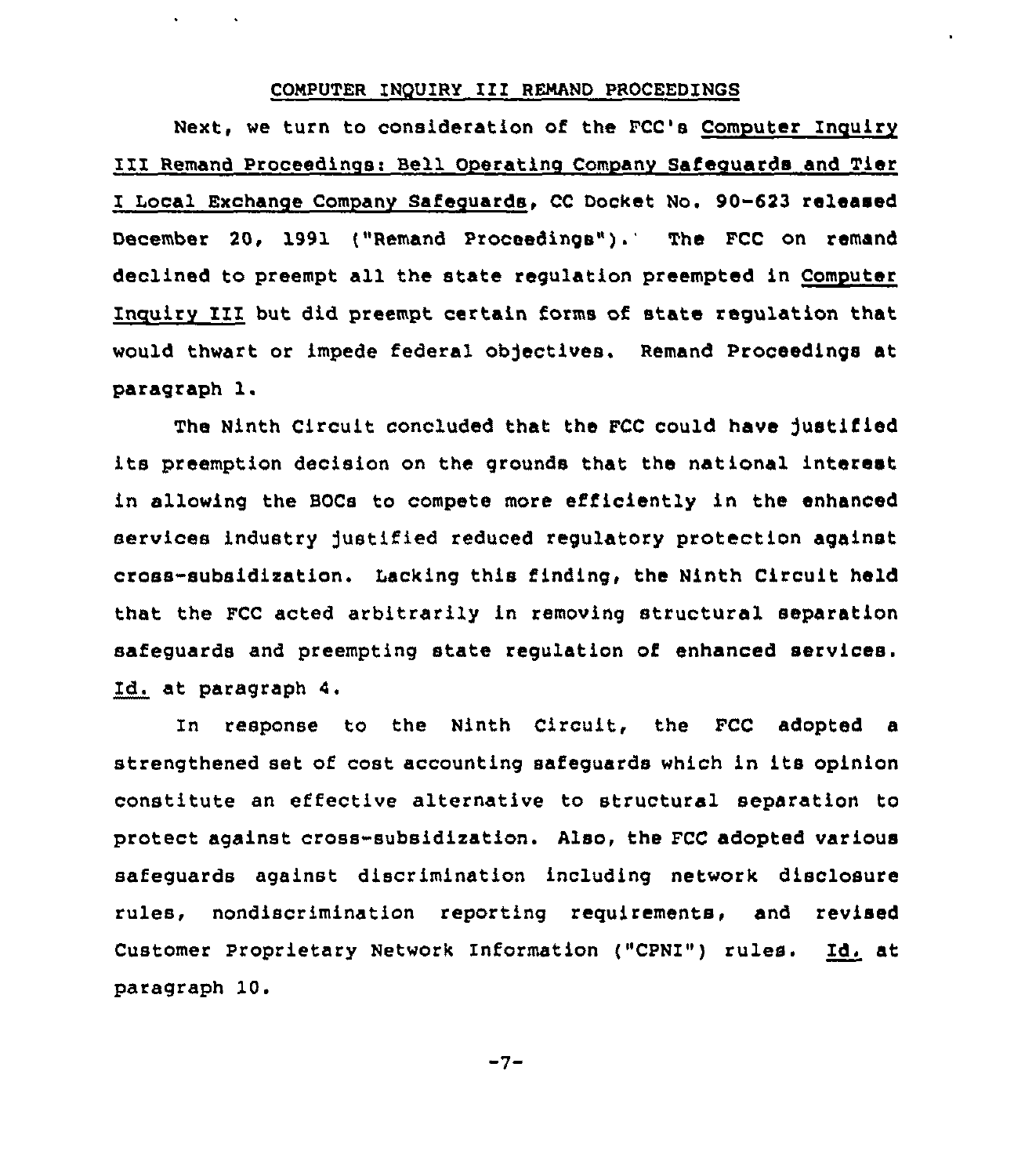The FCC first addressed cross-subsidization safeguards. It concluded that the strengthened system of cost accounting safeguards protects ratepayers against cross-subsidization by BOCs. This system consists of five principal parts: (1) effective accounting rules and cost allocation standards: (2) filed cost allocation manuals reflecting the established rules and standards; (3) independent audits of carrier cost allocations, requiring a positive opinion that the carriers' allocations comply with the manuals; (4) detailed reporting requirements and the development of an automated system to store and analyze the cost data; and (5) on site audits by FCC Staff, Id. at paragraph 46.

 $\mathbf{r}$ 

 $\sim 10$ 

Next, the FCC addressed non-structural safeguards to protect independent enhanced service providers from possible BOC discrimination in access to underlying basic services. These include: (1) open network architecture as adopted by the FCC in December 1990; (2) the Computer III nondiscrimination reporting requirements; (3) Computer III network information disclosure rules; and (4) CPNI disclosure rules. Id. at paragraph 57.

The Remand Proceeding also discusses preemption issues at length. The FCC stated that:

Preemption of state regulation in this area should be as narrow as possible to accommodate differing state views while preserving federal goals. In this proceeding, we preempt state requirements for structural separation of facilities and personnel used to provide the intrastate portion of jurisdictionally mixed enhanced services, state CPNI rules requiring prior authorization that is not required by our rules, and state network disclosure rules that require initial disclosure at a time different than the federal rule. These state rules would thwart or impede the nonstructural safeguards pursuant to which

 $-8-$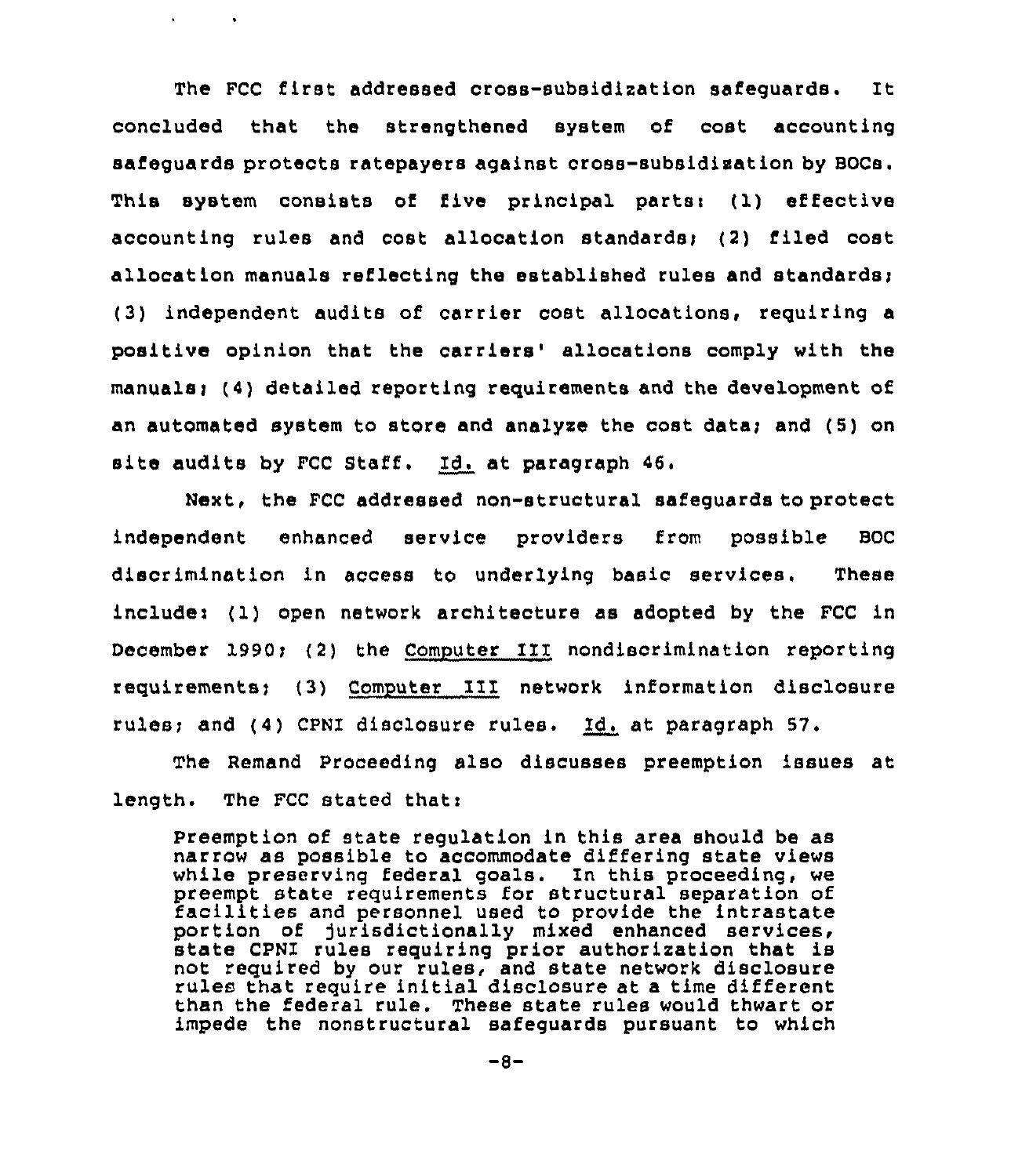AT&T, the BOCs, and the independents may provide interstate enhanced services and the federal goals that they are intended to achieve. We do not preempt the they are intended to achieve. We do not preempt the<br>other state safequards, which we will review if  $s$ afequards, which  $\overline{\phantom{a}}$ necessarv, on a case-by-case basis.

Id. at paragraph 121. (Emphasis added.)

 $\mathbf{r} = \mathbf{r}$ 

 $\sim 100$ 

According to the FCC, state structural separation requirements that apply to purely intrastate enhanced services or that merely require a separate corporate entity with separate books of accounts for the intrastate portion of jurisdictionally mixed enhanced services would not thwart federal objectives. State requirements for separation of facilities and personnel used to provide the intrastate portion of jurisdictionally mixed enhanced services would thwart the FCC's objectives and are preempted. Id. at paragraph 122.

The FCC has found that for a state commission to require a utility to maintain separate corporate entities with separate books of account for the intrastate portion of jurisdictionally mixed enhanced services would not thwart the federal objective and, therefore, would not be preempted. Id. at paragraph 128. This affords the Kentucky Commission latitude in regulating enhanced services.

The FCC determined that carrier implementation of a state' "prior authorization" rule for CPNI where it is not required under the federal rule would effectively require separation of the marketing of, and sales personnel dealing with, interstate enhanced services from personnel dealing with interstate basic services. Access to CPNI permits integrated marketing of enhanced services

 $-9-$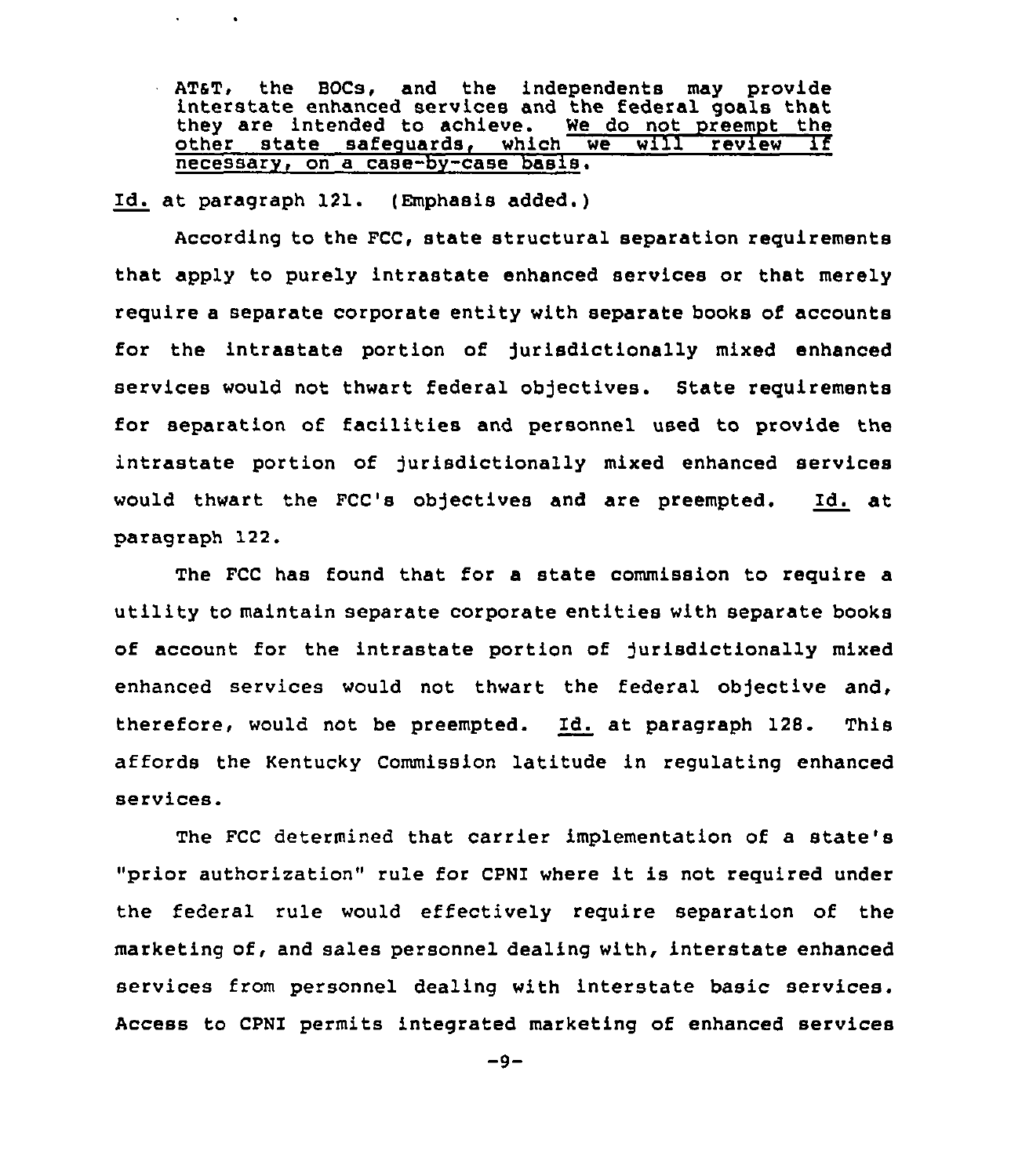and permits the efficient use of carrier resources to provide enhanced services to the mass market. Thus, the FCC preempted state CPNI rules applicable to the BOCs, ATST, and independents that require prior authorization whenever such authorization is not required by the FCC's rules. No other aspects of state CPNI rules were preempted. Id. at paragraph 130.

 $\mathbf{r} = \left\{ \begin{array}{ll} 0 & \text{if} \ \mathbf{r} = \mathbf{r} \end{array} \right.$ 

Last, the FCC addressed the preemption network disclosure rules for information affecting the interconnection of enhanced service providers. The FCC has required that carriers disclose such network interface information at the "make/buy point." The FCC has preempted state network disclosure rules that require initial disclosure at a time different than the FCC rule, but the FCC did not preempt any state rule that required disclosure of different or broader information and will address these situations on a case-by-case basis. Id. at paragraph 131.

Thus, the FCC Remand Proceeding has left to the states the regulation of enhanced services in any number of circumstances.

### CONCLUSION

Based on the FCC's decision in its Remand Proceeding, regulation of intrastate enhanced service calls by the Kentucky Commission is not preempted, provided the regulation does not thwart narrowly defined federal objectives.

The Kentucky Commission does have Jurisdiction over the intrastate portions of this jurisdictionally mixed service and can construct reasonable regulations regarding the intrastate portions.

-10-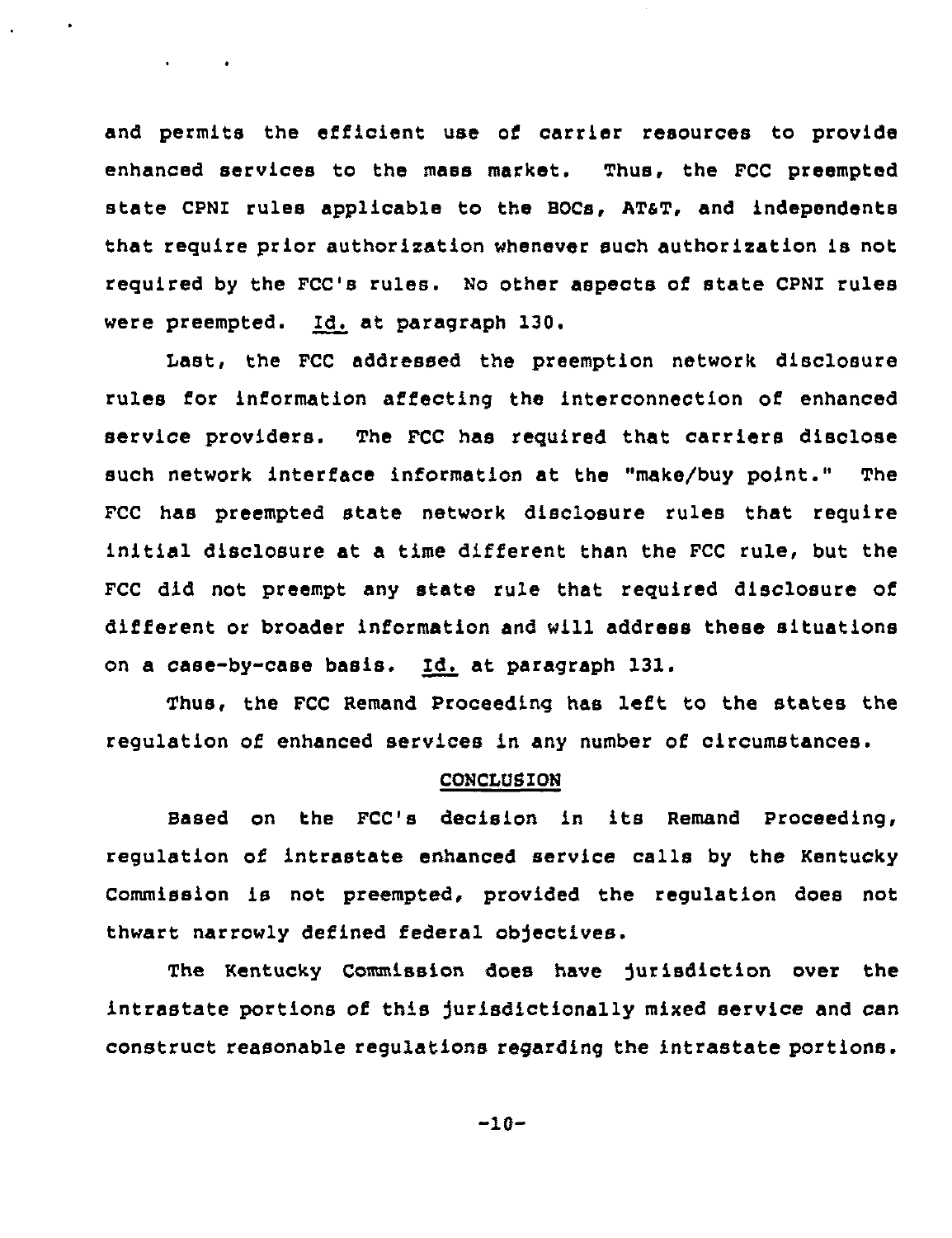ATaT alternately requests in its petition that intrastate enhanced services be exempted from Commission regulation. The petition does delineate each component of the exemption statute as required by KRS 278.512 and 278.514< however, ATaT shall provide its assumptions and data to support its petition for exemption from regulation. Upon receipt of this information, the Commission will weigh each of the components and determine the appropriate regulatory status for ATaT's enhanced services in Kentucky.

 $\sim$ 

 $\sim$  100  $\pm$ 

The Commission, having been otherwise sufficiently advised, HEREBY ORDERS thats

1. ATaT shall provide its assumptions and data to support the September 17, 1992 petition for exemption of regulation under KRS 278.512 and KRS 278.514 no later than Nay 5, 1993.

2. Requests for information to AT4T from the Commission and any intervenors shall be due no later than May 26, 1993

 $3<sub>1</sub>$ AT&T shall mail or deliver responses to the requests for information no later than June 16, 1993.

4. Any request for a public hearing shall be due no later than June 25, 1993.

 $-11-$